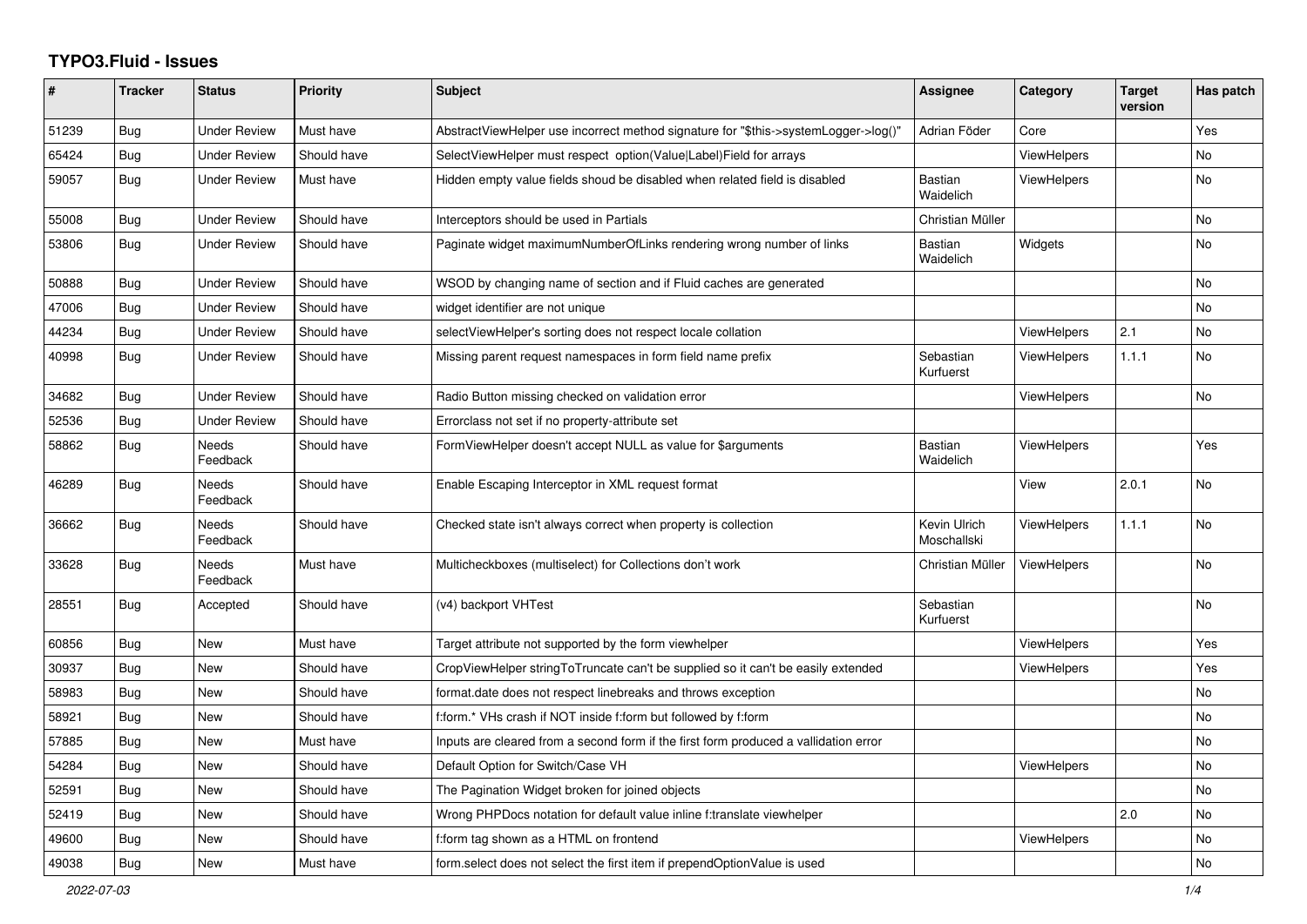| #     | <b>Tracker</b> | <b>Status</b>       | <b>Priority</b> | <b>Subject</b>                                                                                              | <b>Assignee</b>        | Category    | <b>Target</b><br>version | Has patch |
|-------|----------------|---------------------|-----------------|-------------------------------------------------------------------------------------------------------------|------------------------|-------------|--------------------------|-----------|
| 45384 | Bug            | New                 | Must have       | Persisted entity object in widget-configuration cannot be deserialized (after reload)                       |                        | Widgets     | 2.0.1                    | <b>No</b> |
| 40064 | <b>Bug</b>     | New                 | Must have       | Multiselect is not getting persisted                                                                        |                        | ViewHelpers |                          | No        |
| 39990 | Bug            | New                 | Should have     | Same form twice in one template: hidden fields for empty values are only rendered<br>once                   |                        | Core        |                          | No        |
| 38369 | Bug            | New                 | Must have       | Resource ViewHelpers should not fall back to request package                                                |                        | View        |                          | No        |
| 37619 | Bug            | New                 | Should have     | Fatal Error when using variable in name attribute of Section ViewHelper                                     |                        | ViewHelpers |                          | No        |
| 36655 | Bug            | New                 | Should have     | <b>Pagination Links</b>                                                                                     |                        | Widgets     |                          | No        |
| 33551 | Bug            | New                 | Must have       | View helper values break out of a partial scope                                                             | Sebastian<br>Kurfuerst | Core        |                          | No        |
| 28554 | Bug            | New                 | Should have     | (v4) implement feature flag to disable caching                                                              |                        |             |                          | No        |
| 28553 | Bug            | New                 | Should have     | improve XHProf test setup                                                                                   |                        |             |                          | No        |
| 28552 | Bug            | New                 | Should have     | (v5) write ViewHelper test for compiled run; adjust functional test to do two passes<br>(uncached & cached) |                        |             |                          | No        |
| 28550 | Bug            | New                 | Should have     | (v4) make widgets cacheable, i.e. not implement childnodeaccess interface                                   |                        |             |                          | No        |
| 28549 | Bug            | New                 | Should have     | make widgets cacheable, i.e. not implement childnodeaccess interface                                        |                        |             |                          | No        |
| 27607 | Bug            | New                 | Must have       | Make Fluid comparisons work when first element is STRING, second is NULL.                                   |                        | Core        |                          | No        |
| 12863 | Bug            | New                 | Should have     | Attributes of a viewhelper can't contain a '-'                                                              | Sebastian<br>Kurfuerst | Core        |                          | No        |
| 8648  | Bug            | New                 | Should have     | format.crop ViewHelper should support all features of the crop stdWrap function                             |                        | ViewHelpers |                          | <b>No</b> |
| 3481  | Bug            | New                 | Should have     | Use ViewHelperVariableContainer in PostParseFacet                                                           |                        | Core        |                          | No        |
| 13045 | Bug            | <b>New</b>          | Should have     | Entity decode of strings are different between if-conditions and output of variable                         |                        |             |                          |           |
| 52640 | Feature        | <b>Under Review</b> | Should have     | Create an UnlessViewHelper as opposite to the IfViewHelper                                                  | <b>Marc Neuhaus</b>    |             |                          | No        |
| 49756 | Feature        | <b>Under Review</b> | Should have     | Select values by array key in checkbox viewhelper                                                           |                        |             |                          | No        |
| 46257 | Feature        | <b>Under Review</b> | Should have     | Add escape sequence support for Fluid                                                                       |                        | Core        |                          | No        |
| 43346 | Feature        | <b>Under Review</b> | Should have     | Allow property mapping configuration via template                                                           | Karsten<br>Dambekalns  | ViewHelpers | 2.1                      | No        |
| 33394 | Feature        | Needs<br>Feedback   | Should have     | Logical expression parser for BooleanNode                                                                   | <b>Tobias Liebig</b>   | Core        |                          | No        |
| 8989  | Feature        | Needs<br>Feedback   | Could have      | Search path for fluid template files                                                                        |                        | View        |                          | No        |
| 3291  | Feature        | Needs<br>Feedback   | Should have     | Cacheable viewhelpers                                                                                       |                        |             |                          | No        |
| 45345 | Feature        | Needs<br>Feedback   | Should have     | Easy to use comments for fluid that won't show in output                                                    |                        |             |                          |           |
| 5933  | Feature        | Accepted            | Should have     | Optional section rendering                                                                                  | Sebastian<br>Kurfuerst | ViewHelpers |                          | No        |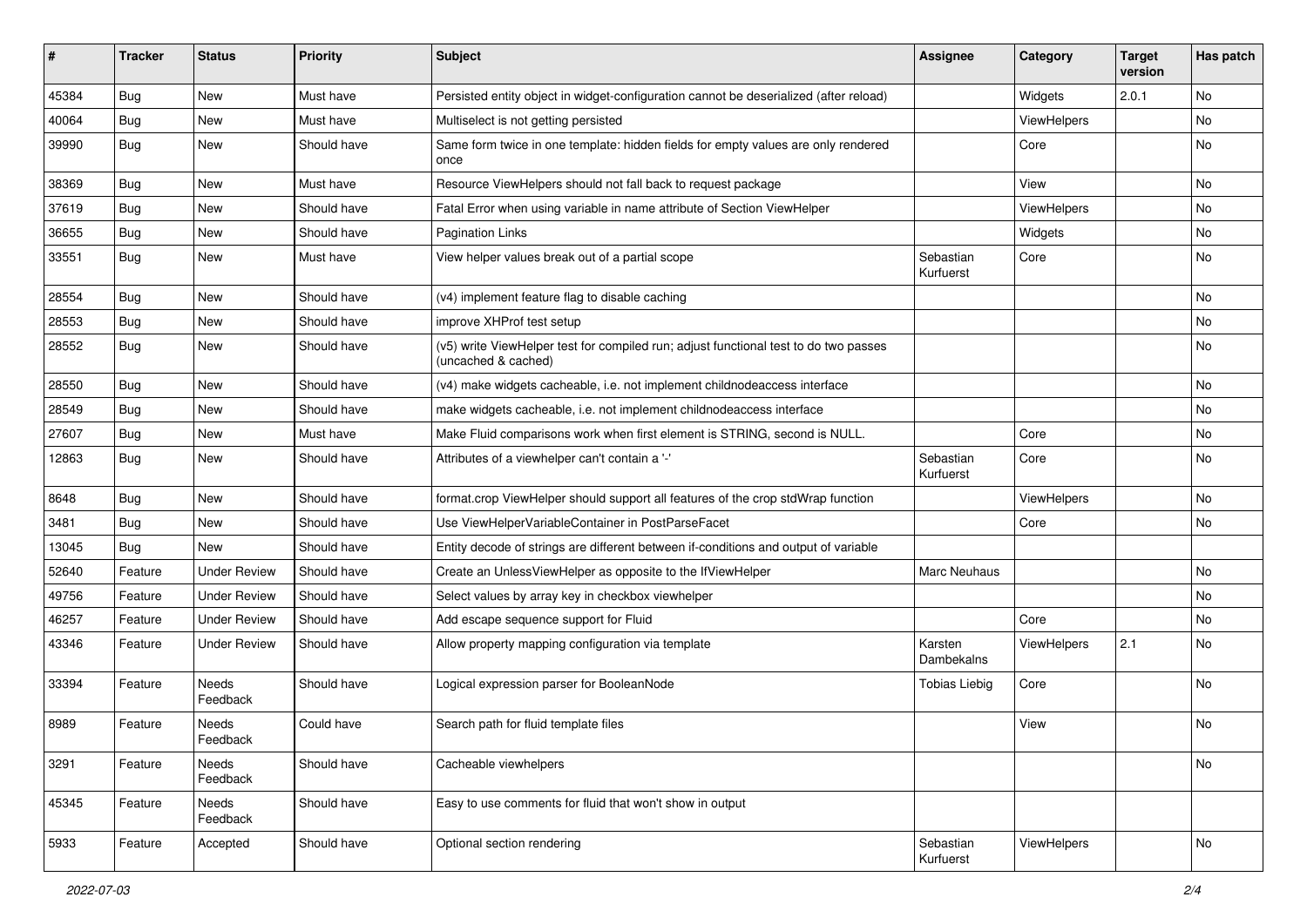| #     | <b>Tracker</b> | <b>Status</b>       | <b>Priority</b> | Subject                                                                                              | <b>Assignee</b>        | Category    | <b>Target</b><br>version | Has patch |
|-------|----------------|---------------------|-----------------|------------------------------------------------------------------------------------------------------|------------------------|-------------|--------------------------|-----------|
| 9005  | Feature        | Accepted            | Could have      | Fluid Template Analyzer (FTA)                                                                        | Sebastian<br>Kurfuerst |             |                          |           |
| 36559 | Feature        | New                 | Could have      | New widget progress bar                                                                              |                        |             |                          | Yes       |
| 7608  | Feature        | New                 | Could have      | Configurable shorthand/object accessor delimiters                                                    |                        | Core        |                          | Yes       |
| 62346 | Feature        | New                 | Could have      | f:comment should have high precende                                                                  |                        | Core        | 3.x                      | No        |
| 60271 | Feature        | New                 | Should have     | Paginate viewhelper, should also support arrays                                                      |                        |             |                          | No        |
| 60181 | Feature        | New                 | Could have      | Caching mechanism for Fluid Views/Templates                                                          |                        | View        |                          | No        |
| 60003 | Feature        | New                 | Should have     | Add required-Attribute to f:form.password                                                            |                        | ViewHelpers |                          | No        |
| 51277 | Feature        | New                 | Should have     | ViewHelper context should be aware of actual file occurrence                                         |                        |             |                          | No        |
| 51100 | Feature        | New                 | Must have       | Links with absolute URI should have the option of URI Scheme                                         |                        | ViewHelpers |                          | No        |
| 46545 | Feature        | New                 | Should have     | Better support for arrays in options of SelectViewHelper                                             |                        |             |                          | No        |
| 45153 | Feature        | New                 | Should have     | f:be.menus.actionMenuItem - Detection of the current select option is insufficient                   |                        |             |                          | No        |
| 42397 | Feature        | New                 | Should have     | Missing viewhelper for general links                                                                 |                        |             |                          | No        |
| 40081 | Feature        | New                 | Should have     | Allow assigned variables as keys in arrays                                                           |                        |             |                          | No        |
| 39936 | Feature        | New                 | Should have     | registerTagAttribute should handle default values                                                    |                        | ViewHelpers |                          | No        |
| 38130 | Feature        | New                 | Should have     | Checkboxes and multiple select fields should have an assignable default value                        |                        |             |                          | No        |
| 37095 | Feature        | New                 | Should have     | It should be possible to set a different template on a Fluid TemplateView inside an<br>action        | Christopher<br>Hlubek  |             |                          | No        |
| 36410 | Feature        | New                 | Should have     | Allow templates to send arguments back to layout                                                     |                        | ViewHelpers |                          | No        |
| 33215 | Feature        | New                 | Should have     | RFC: Dynamic values in ObjectAccess paths                                                            |                        |             |                          | No        |
| 31955 | Feature        | New                 | Should have     | f:uri.widget                                                                                         |                        | Widgets     |                          | No        |
| 30555 | Feature        | New                 | Could have      | Make TagBuilder more extensible                                                                      |                        | Core        |                          | No        |
| 10472 | Feature        | New                 | Could have      | Fluid Standalone distribution                                                                        |                        | Core        |                          | No        |
| 3725  | Feature        | New                 | Could have      | <b>CSS Engine</b>                                                                                    | Christian Müller       | ViewHelpers |                          | No        |
| 48355 | Feature        | New                 | Could have      | Assign output of viewhelper to template variable for further processing.                             |                        |             |                          |           |
| 9514  | Feature        | New                 | Should have     | Support explicit Array Arguments for ViewHelpers                                                     |                        |             |                          |           |
| 4704  | Feature        | New                 | Should have     | Improve parsing exception messages                                                                   |                        | Core        |                          |           |
| 1907  | Feature        | New                 | Could have      | Default values for view helpers based on context                                                     |                        | Core        |                          |           |
| 5636  | Task           | <b>Under Review</b> | Must have       | Form RadioViewHelper and CheckBoxViewHelper miss check for existing object<br>before it is accessed. |                        |             |                          | No        |
| 46091 | Task           | Needs<br>Feedback   | Should have     | Show source file name and position on exceptions during parsing                                      |                        |             |                          | No        |
| 8491  | Task           | Needs<br>Feedback   | Should have     | link.action and uri.action differ in absolute argument                                               | Karsten<br>Dambekalns  | ViewHelpers |                          | No        |